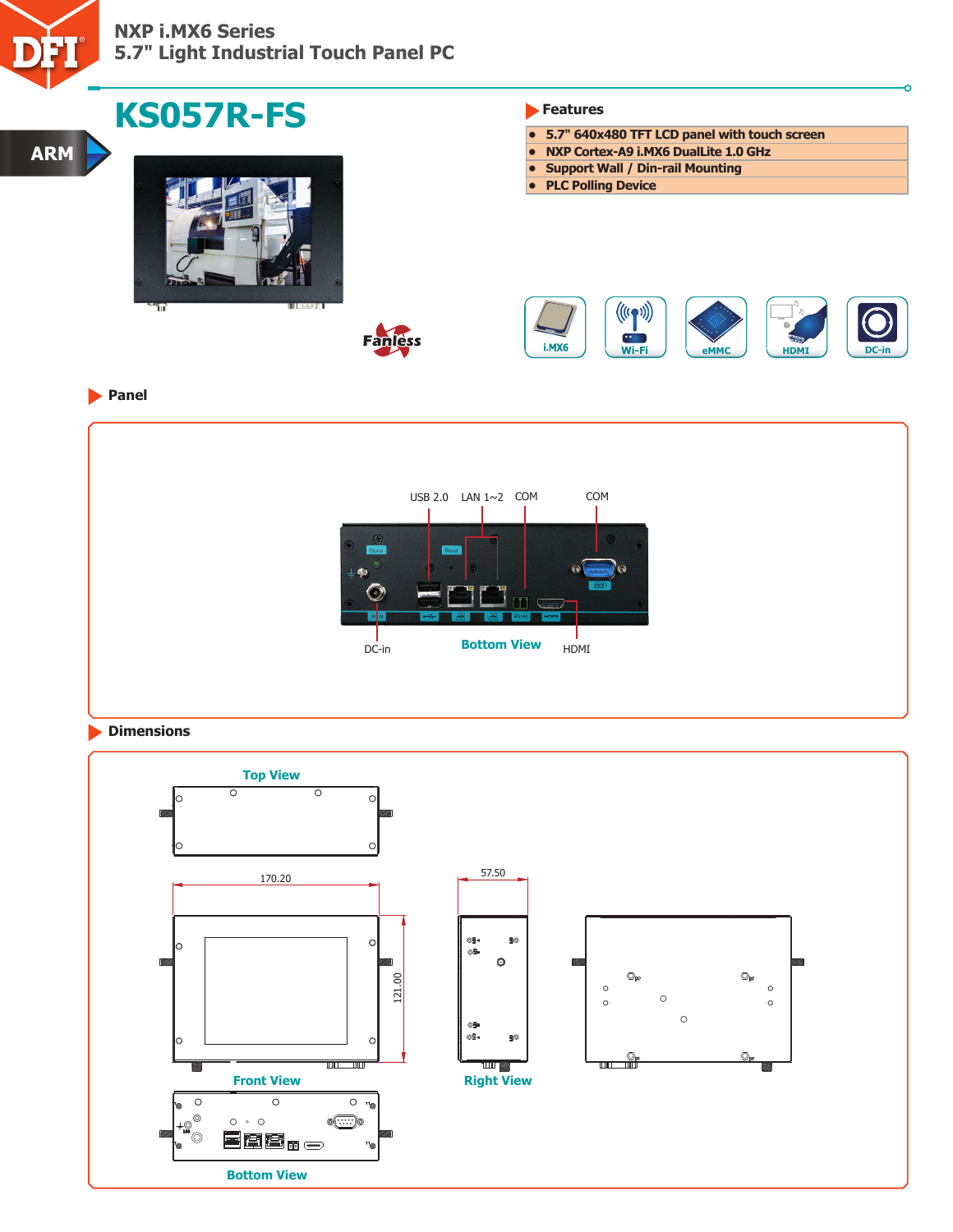

| <b>SYSTEM</b><br>NXP i.MX6 Cortex-A9 DualLite, 1.0 GHz<br><b>Processor</b> |                                      |                                                               |  |  |
|----------------------------------------------------------------------------|--------------------------------------|---------------------------------------------------------------|--|--|
|                                                                            | <b>Memory</b>                        | 1GB SDRAM Memory Down                                         |  |  |
|                                                                            | <b>Flash</b>                         | 4MB NOR Flash                                                 |  |  |
| <b>DISPLAY AND</b>                                                         | <b>Display</b>                       | 5.7" 640x480 TFT LCD Panel with Resistive Touch Screen        |  |  |
| <b>TOUCH SCREEN</b>                                                        | <b>Brightness</b>                    | 400 cd/m <sup>2</sup>                                         |  |  |
|                                                                            | <b>Contrast</b>                      | 800:1                                                         |  |  |
|                                                                            | <b>Backlight Lifetime</b>            | 50,000 hours                                                  |  |  |
| <b>Display</b><br><b>GRAPHICS</b>                                          |                                      | 1 x HDMI<br>HDMI 1.4: resolution up to 1920x1080 @ 60Hz       |  |  |
|                                                                            | Single Display/                      | Yocto: HDMI or LVDS (default)                                 |  |  |
|                                                                            | <b>Dual Displays</b>                 | Android: HDMI + LVDS (available upon request)                 |  |  |
| <b>STORAGE</b>                                                             | eMMC                                 | 8GB eMMC onboard                                              |  |  |
|                                                                            | <b>Expansion</b>                     | 1 x Micro SD Slot                                             |  |  |
| <b>ETHERNET</b><br><b>Controller</b>                                       |                                      | 1 x ATHEROS AR8033 Ethernet Controller (10/100/1000Mbps)      |  |  |
|                                                                            |                                      | 1 x LAN7500 Ethernet Controller (10/100/1000Mbps)             |  |  |
| <b>Expansion</b>                                                           | <b>Interface</b>                     | 1 x Full-size Mini PCIe (PCIe/USB)                            |  |  |
| I/O                                                                        | <b>Serial</b>                        | 1 x RS-485                                                    |  |  |
|                                                                            |                                      | 1 x RS-232                                                    |  |  |
|                                                                            | <b>Switch</b>                        | 1 x Reset Switch                                              |  |  |
|                                                                            | Wi-Fi Antenna                        | 2 x Wi-Fi Module Antenna Hole                                 |  |  |
|                                                                            | <b>Ethernet</b>                      | 2 x GbE (RJ-45) (10/100/1000Mbps)                             |  |  |
|                                                                            | <b>USB</b>                           | $2 \times$ USB 2.0 (type A)                                   |  |  |
|                                                                            | <b>Display</b>                       | $1 \times$ HDMI                                               |  |  |
| <b>WATCHDOG TIMER</b>                                                      | <b>Output &amp; Interval</b>         | System Reset, Programmable via Software from 1 to 255 Seconds |  |  |
| <b>POWER</b>                                                               | <b>Type</b>                          | 12V DC                                                        |  |  |
|                                                                            | <b>Connector</b>                     | DC Jack                                                       |  |  |
| <b>OS SUPPORT</b>                                                          |                                      | Yocto 1.8 (default preloaded on eMMC)                         |  |  |
| (UEFI ONLY)                                                                |                                      | Android 5.1.1                                                 |  |  |
| <b>MECHANISM</b>                                                           | <b>Construction</b>                  | <b>Sheet Metal</b>                                            |  |  |
|                                                                            | <b>Mounting</b>                      | Wall, Din-rail                                                |  |  |
|                                                                            | Dimensions ( $W \times H \times D$ ) | 170.2mm x 121mm x 57.5mm                                      |  |  |
|                                                                            | Weight                               | <b>TBD</b>                                                    |  |  |
| <b>ENVIRONMENT</b>                                                         | <b>Operating Temperature</b>         | $-20$ to $60^{\circ}$ C                                       |  |  |
|                                                                            |                                      | With Extended Temperature Peripherals; Ambient with Air Flow  |  |  |
|                                                                            | <b>Storage Temperature</b>           | -30 to 80°C                                                   |  |  |
|                                                                            | <b>Relative Humidity</b>             | 5 to 90% RH (non-condensing)                                  |  |  |
| <b>STANDARDS AND</b>                                                       | <b>Shock</b>                         | OP: Half-sine, 3G @ 11ms                                      |  |  |
| <b>CERTIFICATIONS</b>                                                      |                                      | Non-OP: Half-sine, 5G @ 11ms                                  |  |  |
|                                                                            | <b>Vibration</b>                     | OP: Random, 1Grms @ 5~500Hz, 30min                            |  |  |
|                                                                            |                                      | Non-OP: Sweep sine, 3Grms @ 10~500Hz, 30min                   |  |  |
|                                                                            | <b>Certifications</b>                | CE, FCC Class A                                               |  |  |